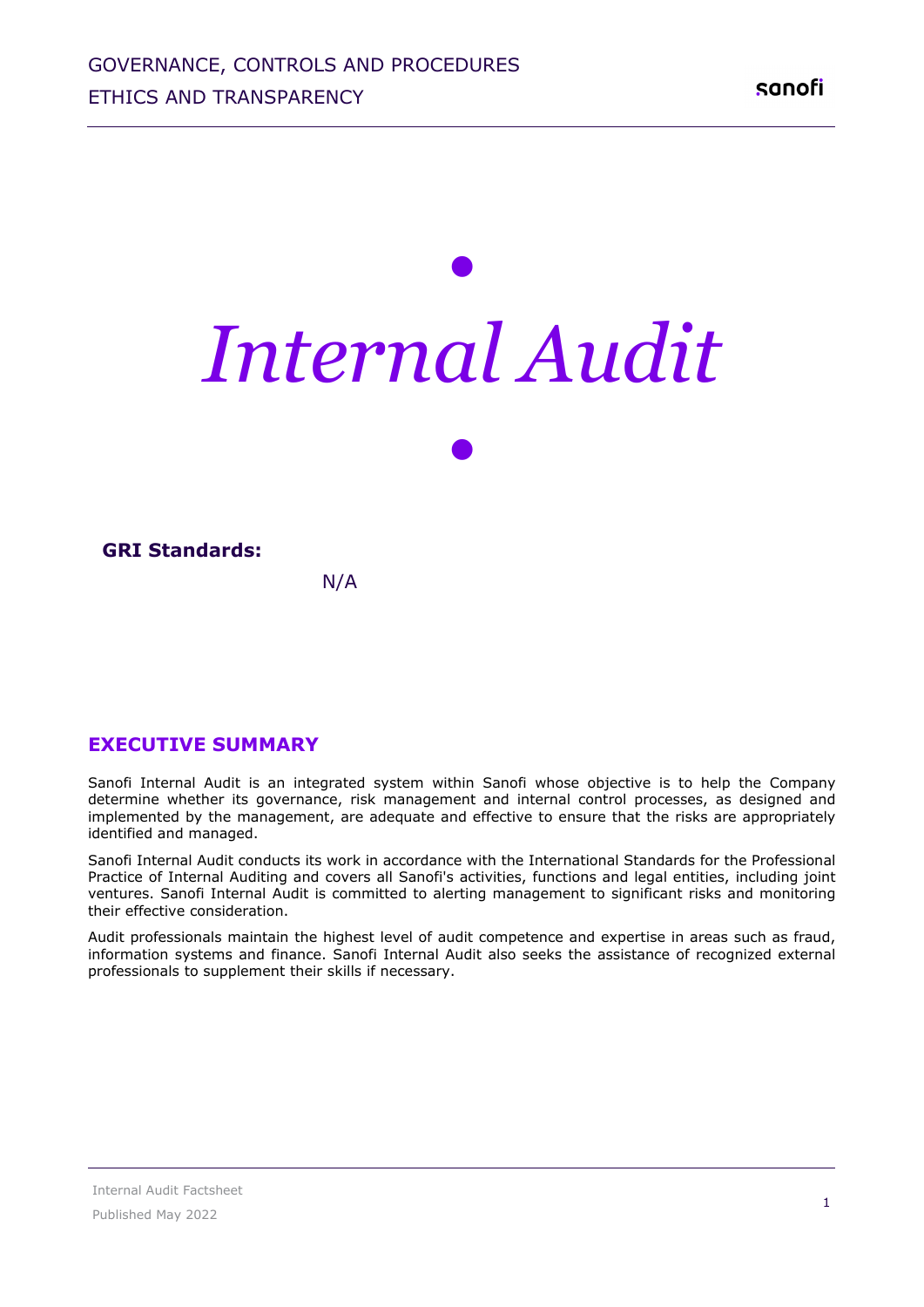# **TABLE OF CONTENTS**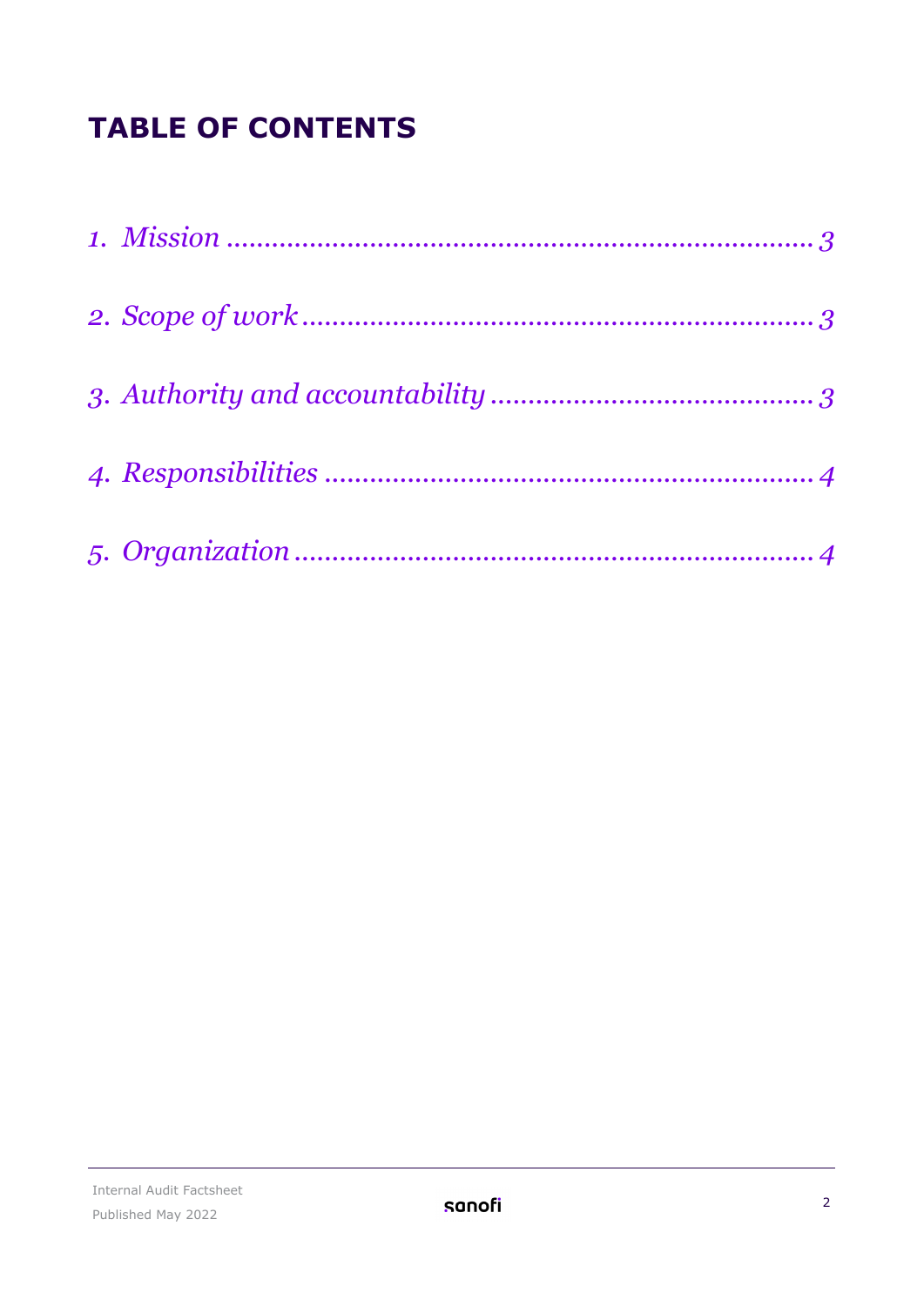#### <span id="page-2-0"></span>*1. Mission*

Sanofi Internal Audit's (SIA) mission is to provide the Executive Committee and the Audit Committee with independent and objective reasonable assurance, regarding the Company's ability to control its operations in line with Institute of Internal Auditors (lIA) international standards.

SIA helps Sanofi execute its strategy and achieve business objectives by assessing and improving the effectiveness of Sanofi's governance, risk management, and control processes. SIA commits to alert management on significant risks and to monitor their effective mitigation.

### <span id="page-2-1"></span>*2. Scope of work*

SIA's scope of work is to determine whether Sanofi's governance, risk management and internal control processes, as designed and implemented by management, are adequate and effective to ensure that:

- risks are appropriately identified and managed, using an approach that is both structured and focused on the Company's strategy, financial and operational objectives,
- projects, processes and employees' actions are relevantly and efficiently compliant with applicable  $\bullet$ internal policies, standards, and other rules, as well as laws and regulations,
- $\bullet$ risks of fraud are diligently identified, reported and managed,
- assets are acquired economically, used efficiently, and adequately protected, and
- significant, financial, managerial, and operational information is accurate, reliable, and up to date.

SIA assesses internal control processes through a review of their design and operating effectiveness based on Sanofi's internal control framework, professional practice frameworks and industry best practices.

SIA also contributes to identify and share good internal control practices and suggests improvement initiatives for Sanofi's operational and support processes.

SIA's scope of work spans all activities, functions and legal entities within Sanofi, including joint ventures. The scope of work may also encompass Sanofi's affiliates, its suppliers, outsourced service providers, customers and partners, if the appropriate audit rights have been secured.

## <span id="page-2-2"></span>*3. Authority and accountability*

The Head of SIA & RM (Risk Management) reports hierarchically to the Chief Executive Officer (CEO) and functionally to the Chairwoman of the Audit Committee, to whom it has full and free access.

The Head of SIA & RM also presents periodic reports to the CEO and the Audit Committee, summarizing audit activities and audit results, as well as the status of management's actions to correct weaknesses in the Company's governance, risk management and internal control processes.

SIA is the third line of defense in a comprehensive risk management model where:

- the first line of defense is represented by operational managers, who assess and reduce risks on the processes they own; and
- the second line of defense is represented by overall risk management and compliance functions (including but not limited to: Enterprise Risk Management, Internal Control & Processes, Global Quality, Medical, Corporate Security, Health Safety & Environment, Ethics & Business integrity), who assist and monitor the first line of defense in their respective domains.

SIA is allowed permanent and unrestricted access to all documents, data, assets and personnel within the Sanofi.

All members of Sanofi have the duty to provide all information necessary to SIA, in good faith and with the objective to enable SIA to effectively complete its mission.